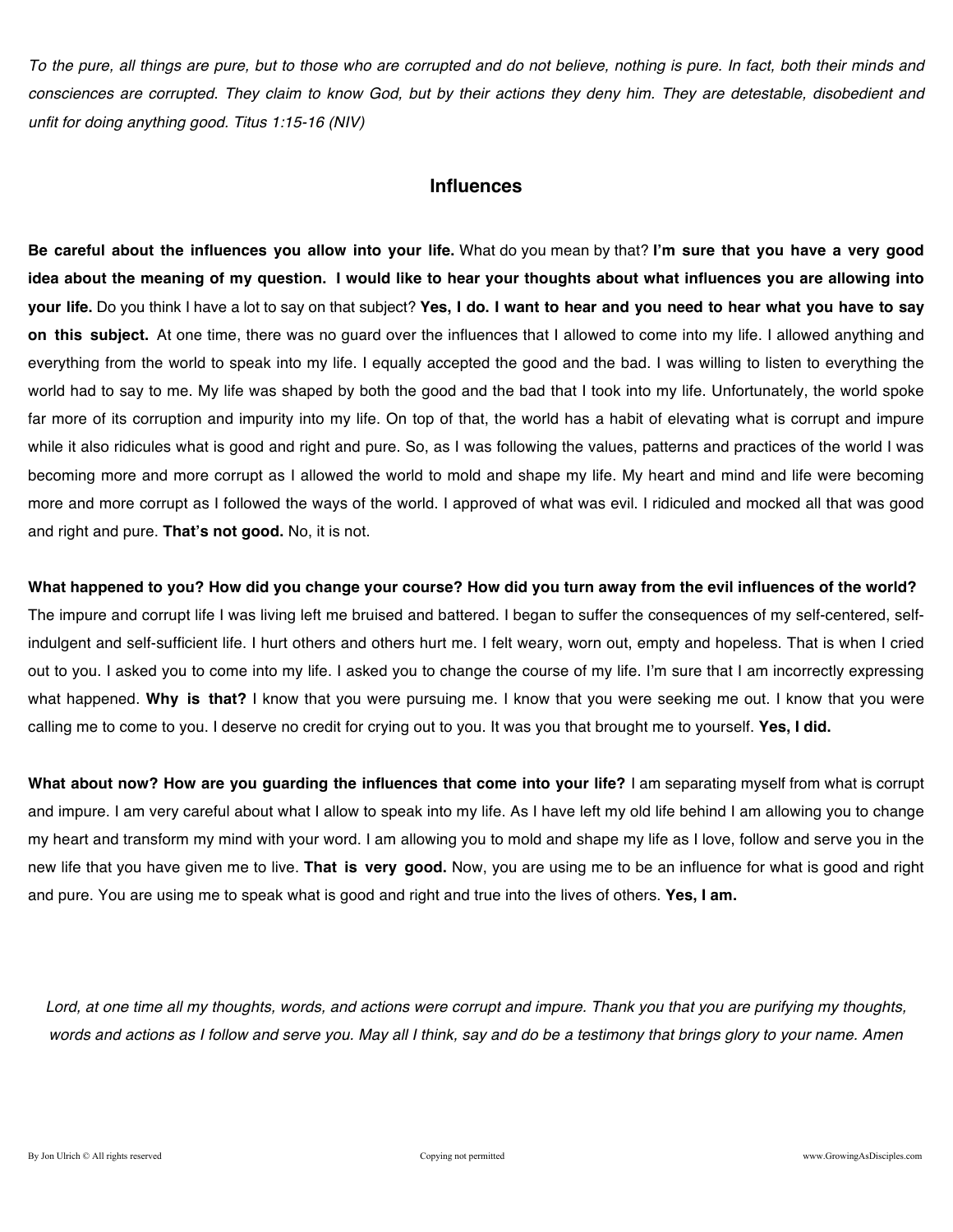To the pure, all things are pure, but to those who are corrupted and do not believe, nothing is pure. In fact, both their minds and consciences are corrupted. They claim to know God, but by their actions they deny him. They are detestable, disobedient and unfit for doing anything good.

NIV Titus 1:15-16

To the pure, all things are pure, but to the defiled and unbelieving, nothing is pure; but both their minds and their consciences are defiled. They profess to know God, but they deny him by their works. They are detestable, disobedient, unfit for any good work.

ESV Titus 1:15-16

**The Mind** *Everything Is Pure*

Everything is pure to those whose hearts are pure. But nothing is pure to those who are corrupt and unbelieving, because their minds and consciences are corrupted. Such people claim they know God, but they deny him by the way they live. They are detestable and disobedient, worthless for doing anything good.

NLT Titus 1:15-16

**The Mind** *All Things Are Pure*

To the pure all things are pure, but to the corrupt and unbelieving nothing is pure. Their very minds and consciences are corrupted. They profess to know God, but they deny him by their actions. They are detestable, disobedient, unfit for any good work.

NRSV Titus 1:15-16

**The Mind** *All Things Are Pure*

To the pure [in heart and conscience] all things are pure, but to the defiled and corrupt and unbelieving nothing is pure; their very minds and consciences are defiled and polluted. They profess to know God [to recognize, perceive, and be acquainted with Him], but deny and disown and renounce Him by what they do; they are detestable and loathsome, unbelieving and disobedient and disloyal and rebellious, and [they are] unfit and worthless for good work (deed or enterprise) of any kind.

| AMP | Titus 1:15-16 |
|-----|---------------|
|     |               |

**The Mind** *All Things Are Pure*

To the pure, all things are pure; but to those who are defiled and unbelieving, nothing is pure, but both their mind and their conscience are defiled. They profess to know God, but by their deeds they deny Him, being detestable and disobedient and worthless for any good deed.

NASB Titus 1:15-16

**The Mind** *All Things Are Pure*

To the pure all things are pure, but to those who are defiled and unbelieving nothing is pure; but even their mind and conscience are defiled. They profess to know God, but in works they deny Him, being abominable, disobedient, and disqualified for every good work.

NKJV Titus 1:15-16

**The Mind** *Everything Is Clean*

Everything is clean to the clean-minded; nothing is clean to dirty-minded unbelievers. They leave their dirty fingerprints on every thought and act. They say they know God, but their actions speak louder than their words. They're real creeps, disobedient good-fornothings.

MSG Titus 1:15-16

### **The Mind** *Who Is Pure Of Heart*

A person who is pure of heart sees goodness and purity in everything; but a person whose own heart is evil and untrusting finds evil in everything, for his dirty mind and rebellious heart color all he sees and hears. Such persons claim they know God, but from seeing the way they act, one knows they don't. They are rotten and disobedient, worthless so far as doing anything good is concerned.

TLB Titus 1:15-16

**The Mind** *All Things Are Pure*

To those who are pure, all things are pure, but to those who are full of sin and do not believe, nothing is pure. Both their minds and their consciences have been ruined. They say they know God, but their actions show they do not accept him. They are hateful people, they refuse to obey, and they are useless for doing anything good.

NCVTitus 1:15-16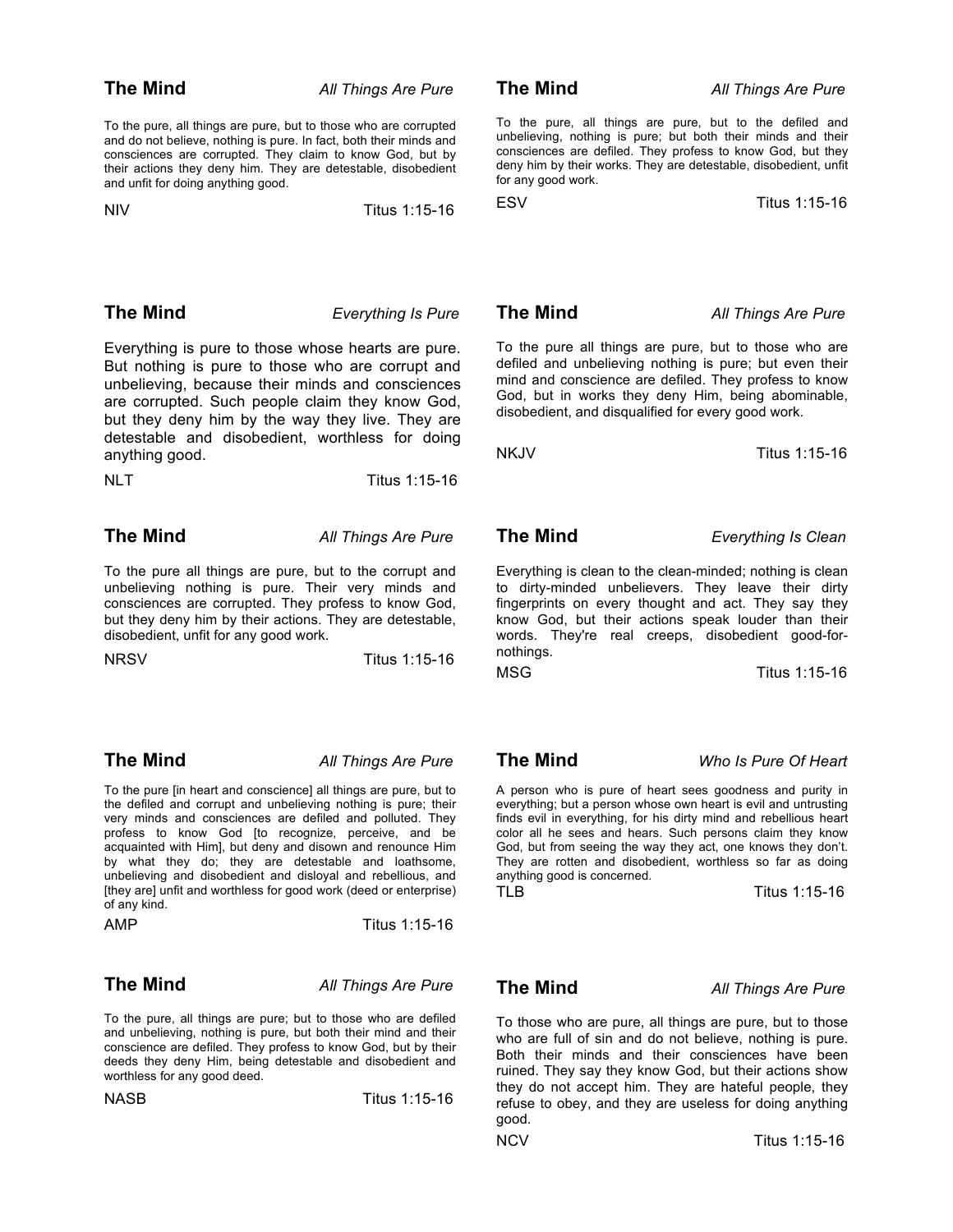# **All Things Are Pure** Year \_\_\_\_ Week\_\_\_\_ Day \_\_\_\_ Date\_\_\_\_\_\_

**The Mind** – Titus 1:15-16 **In Context:** *Read Titus 1*

## **Begin With Prayer:** *Here I am Lord. I Am Listening.*

**Meditating On God's Word:** *(What is God speaking to your heart?)*

To the pure, all things are pure, but to those who are corrupted and do not believe, nothing is pure. In fact, both their minds and consciences are corrupted. They claim to know God, but by their actions they deny him. They are detestable, disobedient and unfit for doing anything good. Titus 1:15-16

### **Considering The Words***: (What words speak to your heart?)*

To the pure, | all things | are pure, | but to | those who | are corrupted | and | do not believe, | nothing is pure. |In fact, | both their minds | and | consciences | are corrupted. | They claim | to know God, | but | by their actions | they deny him. | They are | detestable, | disobedient | and | unfit for doing | anything good. Titus 1:15-16

 $\_$  , and the set of the set of the set of the set of the set of the set of the set of the set of the set of the set of the set of the set of the set of the set of the set of the set of the set of the set of the set of th  $\_$  , and the set of the set of the set of the set of the set of the set of the set of the set of the set of the set of the set of the set of the set of the set of the set of the set of the set of the set of the set of th

### **Praying The Scripture:** *(What prayer from your heart will you write?)*

Lord, at one time all my thoughts, words, and actions were corrupt and impure. Thank you that you are purifying my thoughts, words and actions as I follow and serve you. May all I think, say and do be a testimony that brings glory to your name. Amen  $\_$  , and the set of the set of the set of the set of the set of the set of the set of the set of the set of the set of the set of the set of the set of the set of the set of the set of the set of the set of the set of th

### **What It Means:** *(What questions speak to your heart?) (Suggested questions for small group discussion are in bold)*

 $\_$  , and the set of the set of the set of the set of the set of the set of the set of the set of the set of the set of the set of the set of the set of the set of the set of the set of the set of the set of the set of th  $\_$  , and the set of the set of the set of the set of the set of the set of the set of the set of the set of the set of the set of the set of the set of the set of the set of the set of the set of the set of the set of th  $\_$  , and the set of the set of the set of the set of the set of the set of the set of the set of the set of the set of the set of the set of the set of the set of the set of the set of the set of the set of the set of th  $\_$  , and the set of the set of the set of the set of the set of the set of the set of the set of the set of the set of the set of the set of the set of the set of the set of the set of the set of the set of the set of th  $\_$  , and the set of the set of the set of the set of the set of the set of the set of the set of the set of the set of the set of the set of the set of the set of the set of the set of the set of the set of the set of th  $\_$  , and the set of the set of the set of the set of the set of the set of the set of the set of the set of the set of the set of the set of the set of the set of the set of the set of the set of the set of the set of th  $\_$  , and the set of the set of the set of the set of the set of the set of the set of the set of the set of the set of the set of the set of the set of the set of the set of the set of the set of the set of the set of th  $\_$  , and the set of the set of the set of the set of the set of the set of the set of the set of the set of the set of the set of the set of the set of the set of the set of the set of the set of the set of the set of th  $\_$  , and the set of the set of the set of the set of the set of the set of the set of the set of the set of the set of the set of the set of the set of the set of the set of the set of the set of the set of the set of th

\_\_\_\_\_\_\_\_\_\_\_\_\_\_\_\_\_\_\_\_\_\_\_\_\_\_\_\_\_\_\_\_\_\_\_\_\_\_\_\_\_\_\_\_\_\_\_\_\_\_\_\_\_\_\_\_\_\_\_\_\_\_\_\_\_\_\_\_\_\_\_

Who do you know that never seems to see the pure, positive, or good in life and people? How can someone's impure and negative thinking infect those that they come in contact with? When has your thinking been infected by the impure or negative thoughts of someone else? When have you chosen your friends and close associates based on the type of thinkers they are? **How do your thoughts, words and actions give testimony to the type of person that you are? How has the Lord changed your thoughts, words and actions as you have followed Him? What new perspectives has God given you regarding people and situations you encounter in life?**

### **Living It Out:** *(What action step is God guiding your heart to take?)*

Ask the Lord to purify all your thoughts, words and actions as you follow and serve Him.

### **Seeing It Happen:** *(What are you trusting God for in our heart?)*

Have faith that the Lord will change your thoughts, words and actions from impure to pure as you follow and serve Him.  $\_$  , and the set of the set of the set of the set of the set of the set of the set of the set of the set of the set of the set of the set of the set of the set of the set of the set of the set of the set of the set of th

 $\_$  , and the set of the set of the set of the set of the set of the set of the set of the set of the set of the set of the set of the set of the set of the set of the set of the set of the set of the set of the set of th

 $\_$  , and the set of the set of the set of the set of the set of the set of the set of the set of the set of the set of the set of the set of the set of the set of the set of the set of the set of the set of the set of th

**Get Ready To Share:** *(What can you share with others from your heart?)*

Share with another person or your small group how God is changing your thoughts, words, and actions.

# **Close With Prayer:** *Quiet Yourself Before The Lord*

*Pause And Offer Prayers Of… With An Attitude Of Faith Listen To What The Lord Wants To Say To You*

Adoration… \_\_\_\_\_\_\_\_\_\_\_\_\_\_\_\_\_\_\_\_\_\_\_\_\_\_\_\_\_\_\_\_\_\_\_\_\_\_\_\_\_\_\_\_\_\_\_\_\_\_\_\_\_\_\_\_\_\_\_\_\_\_\_\_\_\_\_\_\_\_\_\_\_\_\_\_\_\_\_ Thanksgiving...  $\textsf{Confession...}\qquad \qquad \_\_$ Intercession... \_\_\_\_\_\_\_\_\_\_\_\_\_\_\_\_\_\_\_\_\_\_\_\_\_\_\_\_\_\_\_\_\_\_\_\_\_\_\_\_\_\_\_\_\_\_\_\_\_\_\_\_\_\_\_\_\_\_\_\_\_\_\_\_\_\_\_\_\_\_\_\_\_\_\_\_\_\_\_ Petition… \_\_\_\_\_\_\_\_\_\_\_\_\_\_\_\_\_\_\_\_\_\_\_\_\_\_\_\_\_\_\_\_\_\_\_\_\_\_\_\_\_\_\_\_\_\_\_\_\_\_\_\_\_\_\_\_\_\_\_\_\_\_\_\_\_\_\_\_\_\_\_\_\_\_\_\_\_\_\_

By Jon Ulrich © All rights reserved examples and comparing Copying not permitted and Jon Donag GrowingAsDisciples.com